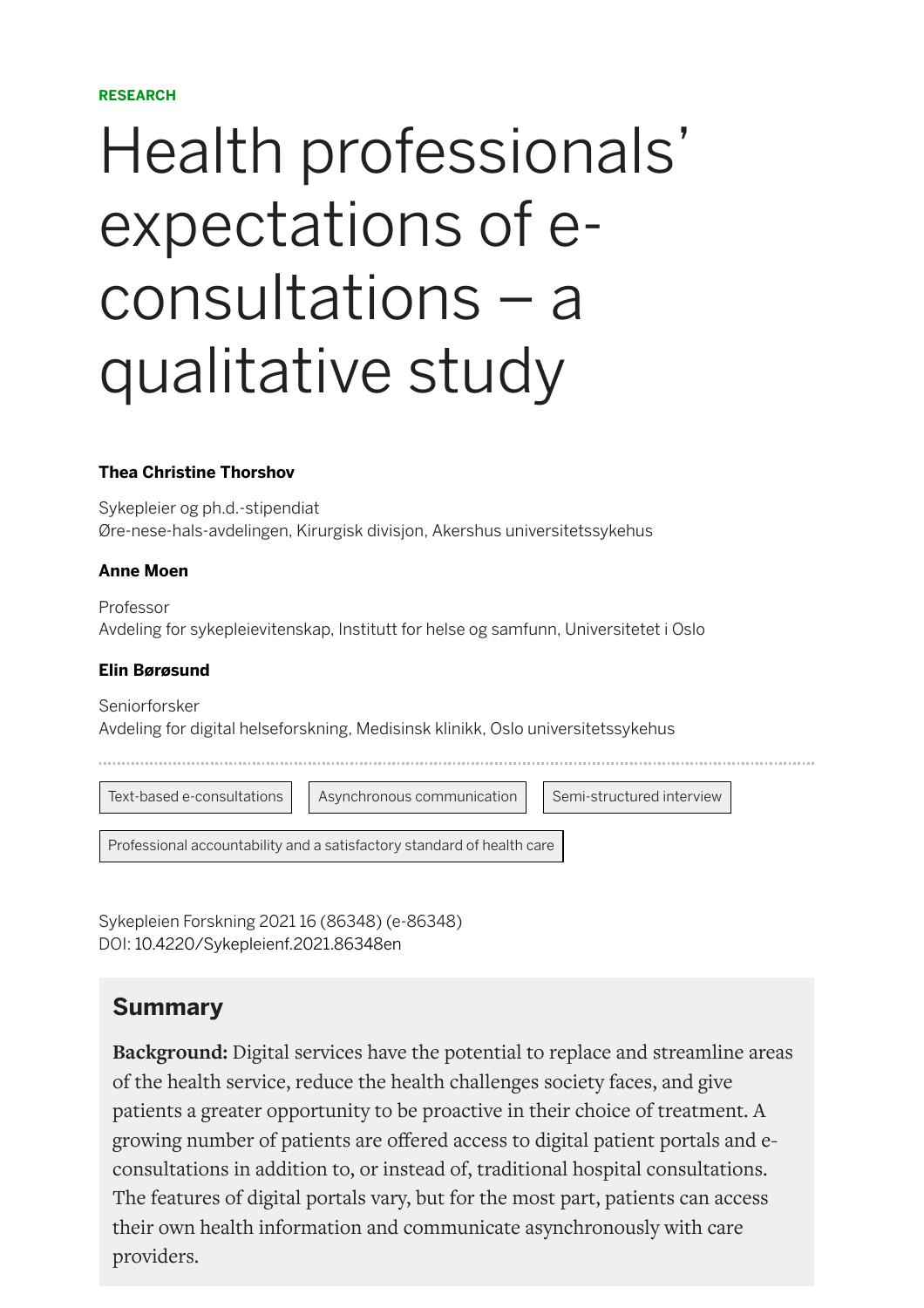**Objective:** The objective of the study is to explore health professionals' expectations of implementing and using asynchronous, text-based econsultations in a digital patient portal for outpatient follow-up of patients with a chronic illness.

**Method:** The study has an exploratory qualitative design, where we carried out nine semi-structured, individual interviews with health professionals who planned to use e-consultations in a pilot project. The sample consisted of registered nurses ( $n = 4$ ) and doctors ( $n = 5$ ). A thematic content analysis was performed on the material.

**Results:** The main themes that emerged in the analysis were as follows: *Selection of patients, Professional accountability and a satisfactory standard of health care and Reorganisation of practice*. The informants felt that it was necessary to carefully select the patients who were to be offered follow-up via e-consultations. These patients must meet certain criteria, particularly in terms of adequate command of Norwegian, digital skills and a high degree of health literacy and ability to understand information. The informants were concerned about whether asynchronous text-based e-consultations met expectations for professional accountability and a satisfactory standard of health care, since the opportunity to observe patients and perform assessments was reduced. Even though econsultations may improve work efficiency, the informants believed that their introduction would change procedures and require a reorganisation of practice.

**Conclusion:** Health professionals are concerned about whether asynchronous e-consultations ensure professional accountability and a satisfactory standard of health care and believe they may change practice and the organisation of the health service. Consequently, listening to health professionals when digital services are implemented, used and developed, should be a key priority in order to maintain professional accountability and a satisfactory standard of care

The health and care services are gradually becoming more digitalised (1). Digital services can potentially take over and improve efficiency in areas of the health service, reduce health challenges in society, streamline patient pathways and give patients a greater opportunity to be proactive in their choice of treatment. Meanwhile it is vital to ensure that patients have access to simple and secure digital services in order to strengthen user participation (2).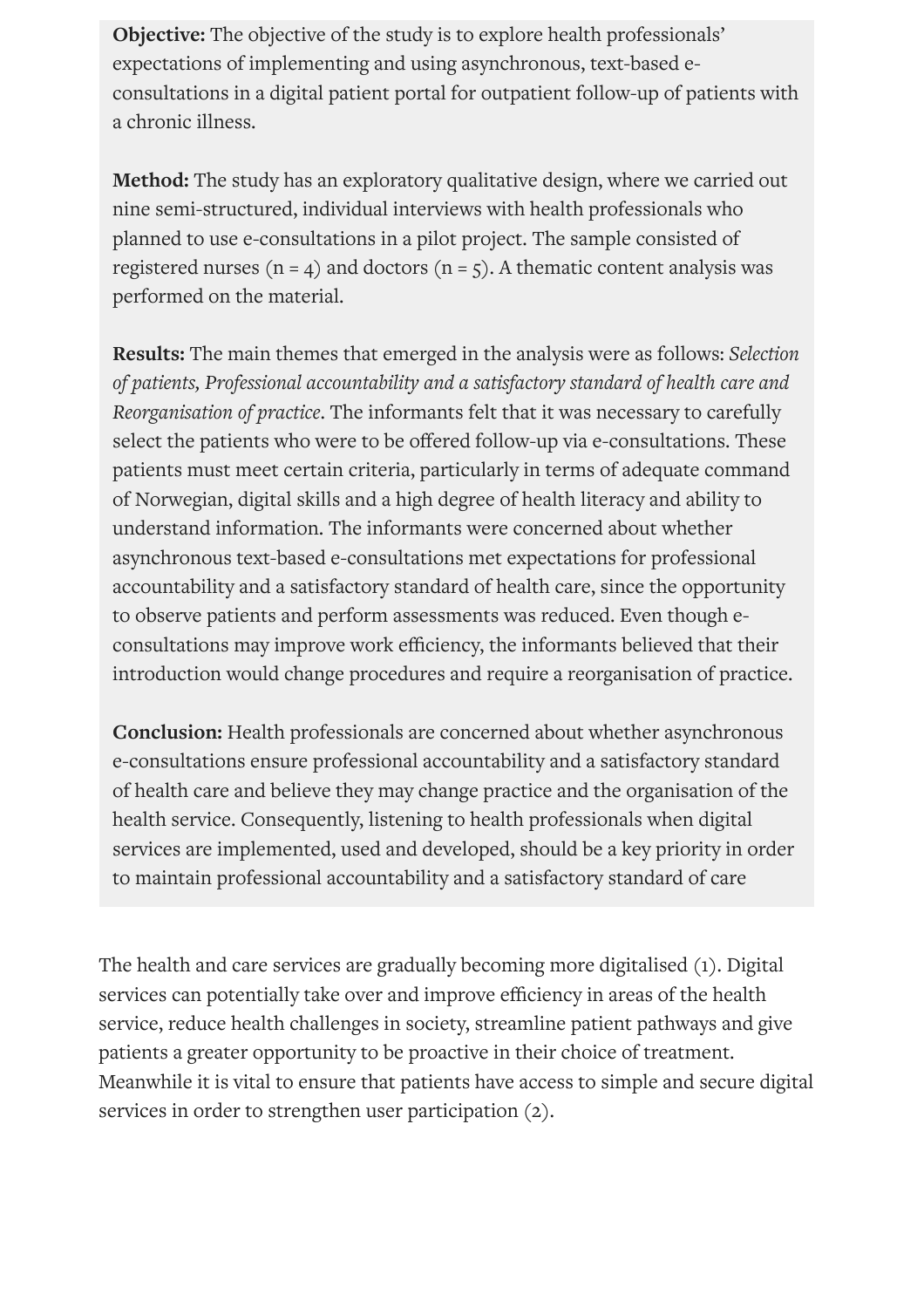This study examines health professionals' expectations of using asynchronous, text-based e-consultations in a digital patient portal. Patients with a serious chronic illness wanted to have the option of more flexible outpatient follow-up, with some check-ups moved to a digital patient portal instead of having a traditional consultation.

## *Digital patient portal*

Digital patient portals allow patients to check their own health information, ask for renewal of prescriptions, and have text-based electronic consultations (econsultations) with health professionals. E-consultations entail secure asynchronous communication with care providers (3).

Despite comprehensive research on digital services in health care, few studies describe the importance of the services because the methods used to evaluate and examine their impact are often unconnected and fragmented (4). However, studies show that using services in a digital patient portal can improve the patient's sense of mastery and control of their own health, if the portal is adapted to the individual patient group  $(5, 6)$ .

The use of e-consultations can also improve patient safety and clinical care as well as strengthen the decision-making ability of patients with a chronic illness, where self-monitoring and self-discipline are of prime importance (7).

E-consultations have been adopted in several areas of the primary and specialist health services in Norway, and there are clear indications that this will increase going forward (8). As a result of the COVID-19 pandemic alone, the number of econsultations in Norway increased by 300 per cent during the first week of lockdown from 21 to 27 March 2020, compared to the week before lockdown (9).

## *Patient preconditions*

Boosting the patient's self-efficacy is regarded as one of the key goals of digital health services (10), and results in patients being better equipped to take control of their own health (11). Patients who use patient portals actively report greater user participation and control, as well as more involvement in their own health (12).

However, this requires that the portal's user-friendliness and functionality correspond to the patient's comprehension of their personal health information (12). Health literacy refers to one's ability to understand health information and can be defined as 'a person's ability to understand, assess and apply health information so as to be able to make evidence-based decisions on their own health'  $(1, p. 5).$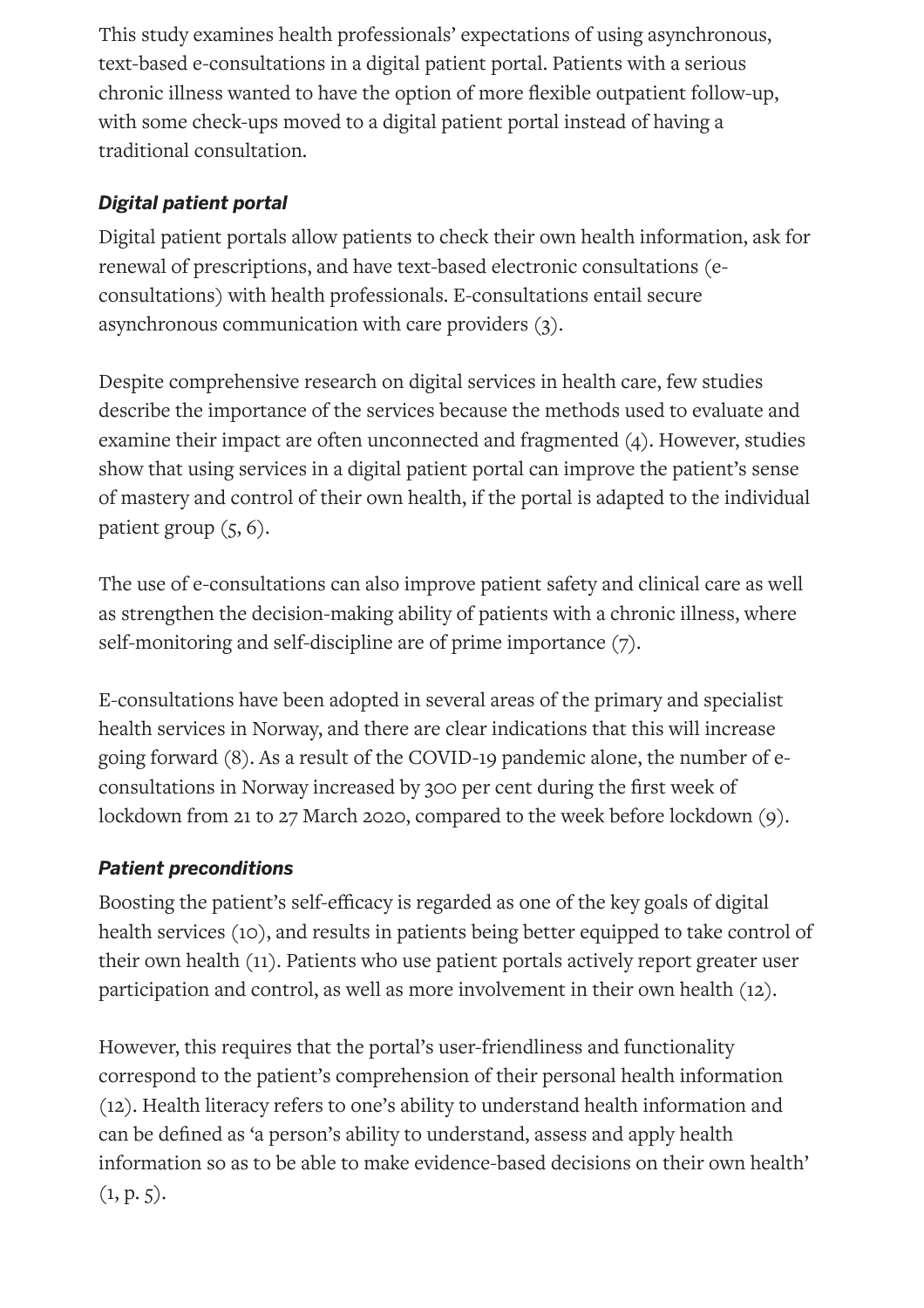Chronically ill younger patients with digital proficiency and interest or capacity to comprehend health information, use digital patient portals more often than other patient groups (13). Patients who use a digital patient portal also have more confidence in their care providers  $(3)$ .

Studies describe factors such as self-efficacy, ability to understand health information, ethnicity, education and knowledge of their own illness as affecting patients' use and utilisation of a digital patient portal (7, 14).

Patients who seldom use digital portals and their services are more unsure about whether sensitive personal data are treated confidentially, may have had negative experiences previously or be unaware that the option is available to them (15, 16).

#### *Health professionals' expectations and experiences*

Several factors impact on whether e-consultations via a digital patient portal are introduced and used. Allocating enough time for thorough training and information – in addition to health professionals' skills – is a vital prerequisite (7, 10).

Health professionals' digital expertise and motivation, their attitudes towards innovation and change, and their engagement are believed to influence the use of digital portals. Such factors also play a major role in whether patients will make use of them (16). Resource shortages, poor accessibility and a lack of understanding of the benefits are perceived as barriers  $(17)$ .

According to health professionals, patients' ability to understand health information is crucial for their use of digital services (16). At the same time, they assume that some patients will not use e-consultations, because they are not capable of doing so or are not interested (10, 18).

Research also shows that health professionals fear that their professional autonomy may be threatened when the patient is assigned a more active role via econsultations (10). At the same time, a Spanish study showed a dramatic increase in the number of e-consultations during the COVID-19 pandemic due to social distancing measures, when previously perceived barriers to implementation apparently disappeared or were reduced (19).

### *The objective of the study*

The objective of the study was to explore health professionals' expectations to the introduction and use of asynchronous e-consultations in a digital patient portal, as part of their outpatient follow-up of patients with a serious chronic illness.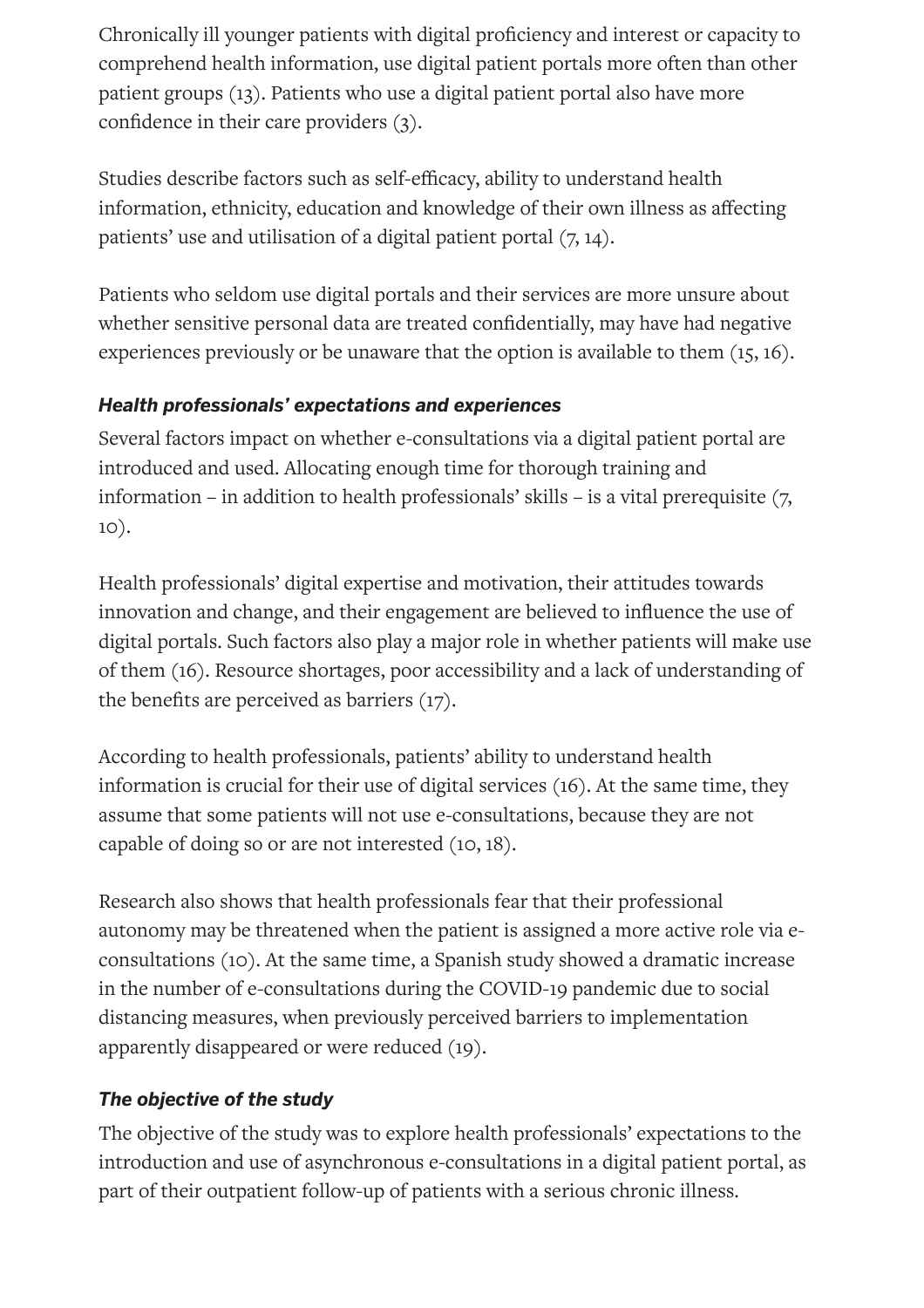## **Method**

The study has an explorative qualitative design using semi-structured, individual interviews as a method of data collection.

## *Sample and procedure*

The informants were recruited at an outpatient clinic in a Norwegian hospital. The head of unit received information about the study and circulated the request to participate. Nine out of eleven possible informants agreed to take part. Both registered nurses (RNs)  $(n = 4)$  and doctors (MDs)  $(n = 5)$  participated – seven women and two men.

The outpatient clinic was selected as a pilot site for the use of e-consultations via a digital patient portal. They were to monitor members of a patient cohort who had actively requested an e-consultation alternative. This was to consist of asynchronous written communication between patients and care providers.

Prior to an e-consultation, the patient was to fill in a digital form based on the health professionals' current routines for face-to-face consultations with patients with the illness in question. Via the portal, the health professional would be notified when their patient had submitted the form, and then they could respond to the shared information, ask questions, renew prescriptions and suggest future treatment.

### *Data collection*

Data were collected using a semi-structured interview guide ([Appendix](https://sykepleien.no/sites/default/files/2021-06/Thorshov_Vedlegg%201_Intervjuguide.docx) 1 – only Norwegian). The first author carried out the interviews at the informants' workplace in autumn 2019. The authors had no previous relationship with the informants. We audio recorded the interviews, and the interviews varied in length from 13 to 45 minutes (27.5 minutes on average). The interviews were transcribed verbatim.

### *Data analysis*

We coded and analysed the transcribed data material thematically, in line with Braun and Clarke's approach (20). First, we identified and coded the meaning units in the transcript and then synthesised them to themes and codes, establishing subcategories under three main themes (Table 1).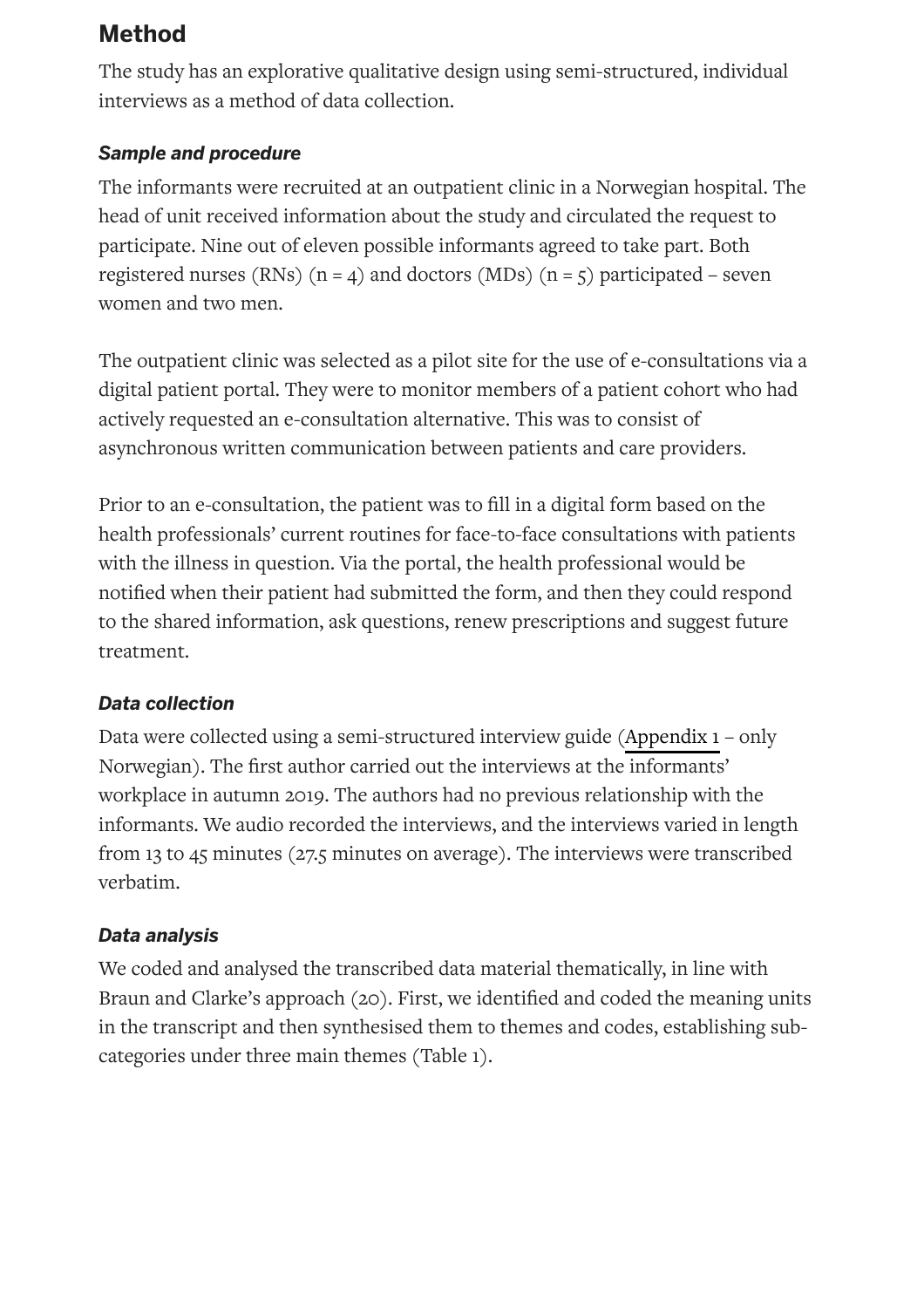|                                                                                                                                                                                                                                                                                                                                                                                                                                                                                                                                                                                                                                          | Code                                                                                                                                                                                       |                                                                                                               | <b>Theme</b>                                                                                                                                                                       |
|------------------------------------------------------------------------------------------------------------------------------------------------------------------------------------------------------------------------------------------------------------------------------------------------------------------------------------------------------------------------------------------------------------------------------------------------------------------------------------------------------------------------------------------------------------------------------------------------------------------------------------------|--------------------------------------------------------------------------------------------------------------------------------------------------------------------------------------------|---------------------------------------------------------------------------------------------------------------|------------------------------------------------------------------------------------------------------------------------------------------------------------------------------------|
| <b>Transcription</b>                                                                                                                                                                                                                                                                                                                                                                                                                                                                                                                                                                                                                     |                                                                                                                                                                                            | Sub-category                                                                                                  |                                                                                                                                                                                    |
| 'This is for patients who are familiar with digital<br>systems, and who are motivated to use it.<br>I think it's important that the decision to use<br>e-consultations is made on an individual level and<br>in collaboration between the health professionals                                                                                                                                                                                                                                                                                                                                                                           | This is for patients who are<br>motivated and are familiar with<br>digital systems.                                                                                                        | Motivated pa-<br>tients<br>Patients who<br>are familiar with                                                  | Selection of<br>patients                                                                                                                                                           |
| and the patient'(informant 9).<br>'Some patients perhaps find that e-consultation<br>might be a good thing for them, but then I have<br>to be sure that the information they give is<br>realistic and correct' (informant 5).<br>'I see if people have lost weight or look sad. I can<br>ask them how they are, and if they hesitate, I can<br>dig further. I can read their facial expression, which<br>is very different from just an electronic message. In<br>e-consultations, the focus is solely on blood sam-<br>ples etc. and for this particular patient group, I do<br>not like to lose that (the ability to see the patient)' | Trust in the patient's honesty<br>Can see if the patient has lost<br>weight, note their facial ex-<br>pression and their mood<br>No opportunity to see the<br>patient in an e-consultation | digital systems<br>Trust between<br>patient and care<br>provider<br>Observation<br>Interpersonal<br>relations | Professional<br>accounta-<br>bility and a<br>satisfactory<br>standard of<br>health care<br>Professional<br>accounta-<br>bility and a<br>satisfactory<br>standard of<br>health care |
| (informant 4).<br>'As a health professional, there is a risk that I will<br>overlook things when the patient is not in the<br>room. I don't see the person, I can't do a physical<br>check and measure their blood pressure and other<br>basic things. I'm not able to weigh them, which<br>is very important and something I do with all my<br>patients' (informant 7).                                                                                                                                                                                                                                                                 | Danger of overlooking things<br>when you do not see the<br>patient                                                                                                                         | Observation and<br>clinical examina-<br>tion                                                                  | Professional<br>accounta-<br>bility and a<br>satisfactory<br>standard of<br>health care                                                                                            |
| 'If time is allocated to e-consultations, for<br>example if I spend an hour every Tuesday and<br>Thursday, then this is very visible to manage-<br>ment, as opposed to writing text messages and<br>making phone calls which are not documented<br>anywhere. So that's good, but there should be a<br>specific time set aside so we're not doing it in be-<br>tween everything else. I think that's important,<br>also because I need to sit somewhere without<br>being interrupted when I'm answering. There<br>should be a system in place to show the time<br>spent on this' (informant 3).                                           | Allocate time to e-consultations<br>so they do not come on top of<br>ordinary consultations                                                                                                | Equated with<br>ordinary consul-<br>tations                                                                   | Reorgan-<br>isation of<br>practice                                                                                                                                                 |
| If think we will spend more time on it, and it<br>will demand more of our time than it does<br>today. We will have more to do than at present'<br>(informant 3).                                                                                                                                                                                                                                                                                                                                                                                                                                                                         | Will need more time and it<br>will demand more of health<br>professionals                                                                                                                  | Time-consuming                                                                                                | Reorgan-<br>isation of<br>practice                                                                                                                                                 |

#### *Ethical considerations*

Participation in the study was voluntary. The participants were informed about the study and gave written consent. All information was anonymised and treated confidentially. We made audio recordings using a mobile device and submitted the recording directly for storage in Services for sensitive data (TSD) at the University of Oslo.

The study was approved by the Norwegian Centre for Research Data (NSD) (reference number 428901) and the data protection officer at the hospital in question (reference number 19/21438).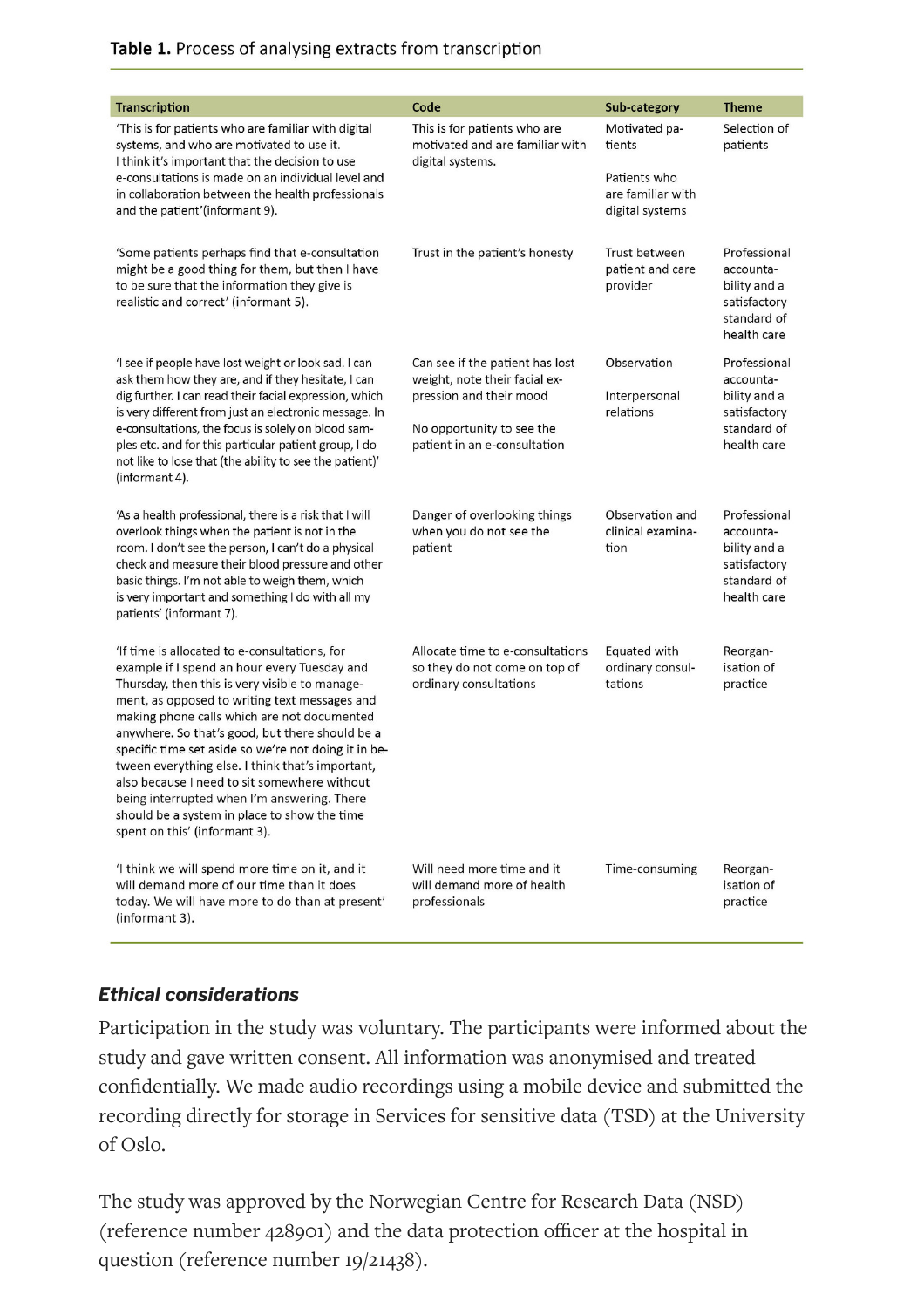## **Results**

The informants described several factors of significance when deciding whether to use e-consultations via a digital patient portal. The main themes that emerged in the analysis were as follows: *Selection of patients, Professional accountability and a satisfactory standard of health care* and *Reorganisation of practice* (Figure 1).

Figure 1. Themes and sub-categories emerging from the analysis of interviews with health professionals



#### *Selection of patients*

The informants emphasised that e-consultations are most suited to patients who want to interact in this way, and who meet certain criteria or preconditions: As expressed by one of the informants: '… is for people who visit [the hospital] once a year, but don't feel it's necessary and feel healthy. They have to be a bit interested because there's quite a lot to learn, they have to have a computer and be able to write in Norwegian, so it's certainly not for everyone' (informant 1).

Several informants, both RNs and doctors, expected that communicating with patients via e-consultations might be challenging, especially if patients are unstructured: 'When you are writing and chatting with a patient, there can be an awful lot of back and forth if they are not highly structured' (informant 2).

Another informant said: 'I expect patients to be aware of what this entails so that they don't expect to get more help from us or use the service more often than intended' (informant 5).

These statements show that the informants were concerned that patients who are offered an e-consultation possess the necessary capabilities and resources, are interested, have an adequate command of Norwegian, and understand and accept the terms of use. In addition, they should be in a stable phase of their illness. The informants believed, therefore, that patients should be selected based on whether or not they met these criteria.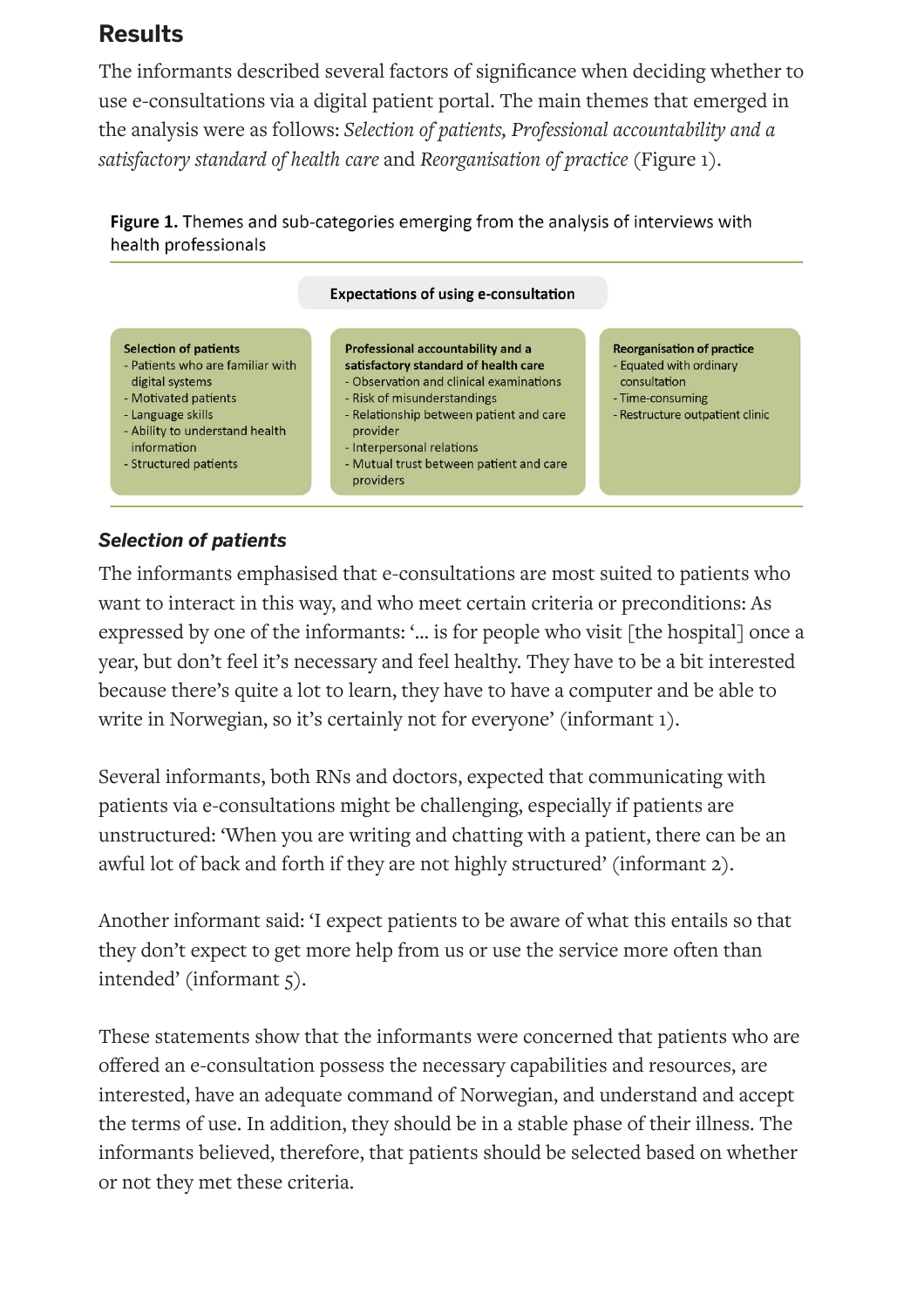#### *Professional accountability and a satisfactory standard of health care*

The informants stressed that the absence of clinical assessment and general observations might imply that patients became sicker over time, because the established routines of a standard consultation were dropped. 'Not seeing the patients clearly entails risk. Something might have happened to their medication, or there may be adverse effects that they don't think to ask about or haven't noticed themselves' (informant 2).

Another informant said: 'It's good to see the patients because then you can observe body language, see how the patient is feeling, note changes in weight, appearance, skin, all the signs you can't see when you're only writing to each other' (informant 5).

The informants also mentioned the increased risk of misinterpretations as an area of concern: 'What I find worrying is that misunderstandings can arise. If you send an answer in writing, you don't know if the recipient has understood what you have written, unless they reply and ask about it, …. maybe they think they have understood, but I don't really know whether that is the case' (informant 3).

## **«The informants also mentioned the increased risk of misinterpretations as an area of concern.»**

All the informants were worried about how the use of e-consultations could influence the relationship they have with patients, and possibly give rise to adverse effects on treatment and follow-up: 'I think we overlook an awful lot of things [already], and we will also lose the kind of contact we have when we're sitting in the same room' (informant 9).

They also pointed out that patients may need the social and interpersonal contact that face-to-face consultations with their health professional involve: 'Our job is to make their everyday existence as normal as possible. For some individuals, we're the only people who know that they have this illness' (informant 2).

Meanwhile, several informants believed that the use of e-consultations might lead to more openness on the part of their patients: 'For some, it can be a better way of opening up because they find it easier to raise and discuss difficult issues when we're not physically sitting together. It's maybe easier to write than say something face to face' (informant 5).

The informants were thus concerned about whether e-consultations provided the necessary conditions for safeguarding professional accountability and a satisfactory standard of health care when the opportunity to observe the patient directly is reduced.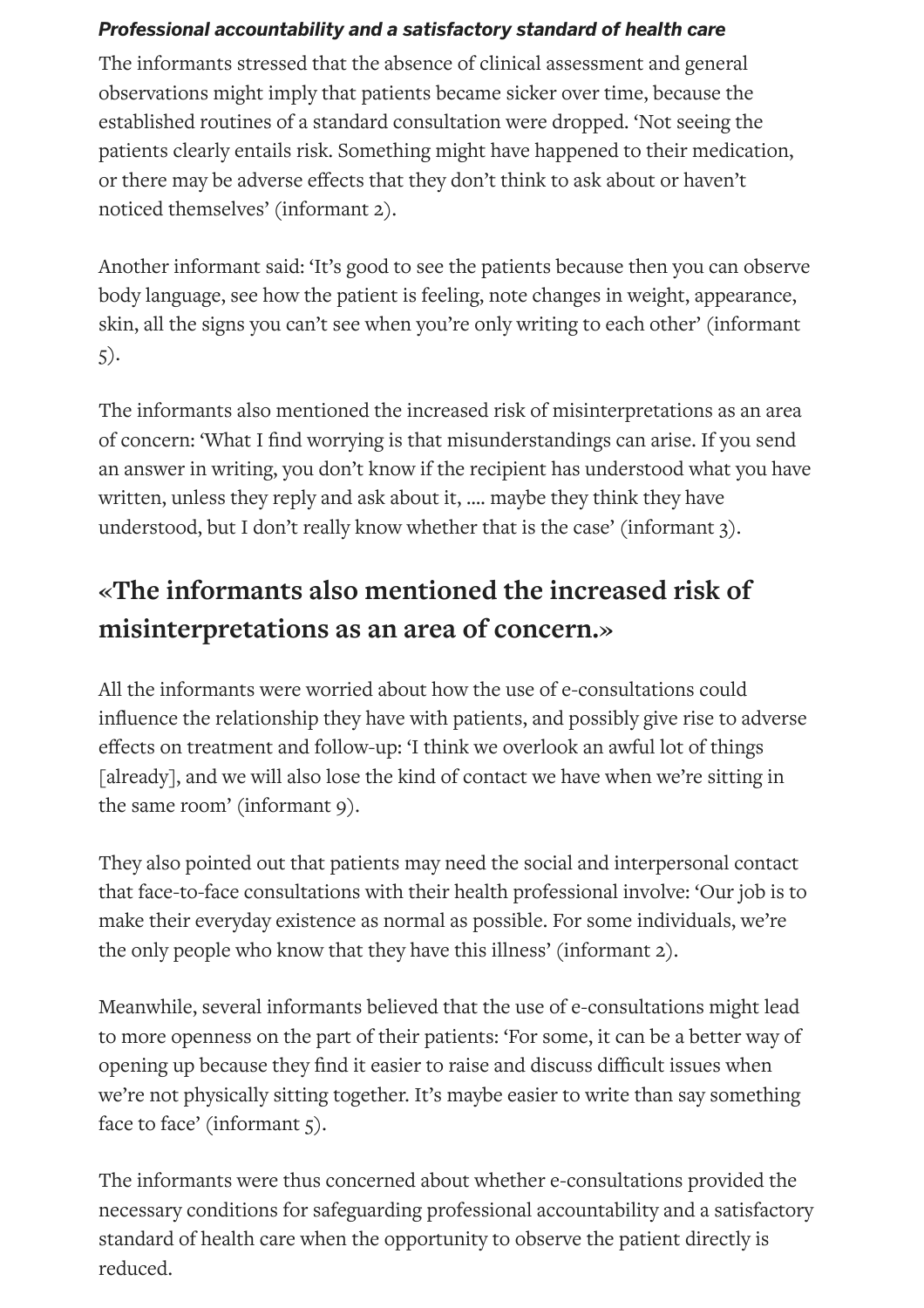In addition, they were afraid that digital asynchronous communication could affect interpersonal relationships and thus have an adverse impact on the patient. Conversely, informants also pointed out that patients may find it easier to open up when using e-consultations.

#### *Reorganisation of practice*

Several informants believed it would be time-consuming to implement and offer health care via e-consultations: 'It will undoubtedly take more time because now the patient has to write down their question and then I have to wait until it appears on my monitor, and then I have to write an answer. The fact that the patient doesn't need to come here is more efficient use of their time, but not necessarily mine. I think it will mean more work' (informant 1).

Many anticipated that e-consultations would not necessarily improve work efficiency, but if it did, it would free up time: 'I don't think there will be less work, but if the work is kept within set limits, it may prove to be a useful supplement. If we save time, we can spend it on patients who are in greater need' (informant 9).

# **«Many anticipated that e-consultations would not necessarily improve work eciency.»**

Another informant said as follows: 'I don't have very high expectations unless this replaces something else, and I don't think it will. I think it will be just one more channel to relate to' (informant 6).

The informants were also interested in setting up routines for using econsultations: 'We must restructure our work practices. If we are to cope with this, we must be able to interact with the patient without interruption. We must create some routines based on how we envisage this' (informant 5).

All the informants said it was important that e-consultations were equated with ordinary consultations in terms of time and reimbursement: 'Time should be allocated for e-consultations in the appointments book, and this must be paid in the same way as a face-to-face consultation so that there is no invisible work' (informant 8).

To summarise, the informants did not expect e-consultations to replace other communication channels or improve work efficiency, and in their view, econsultations should be equated with ordinary consultations.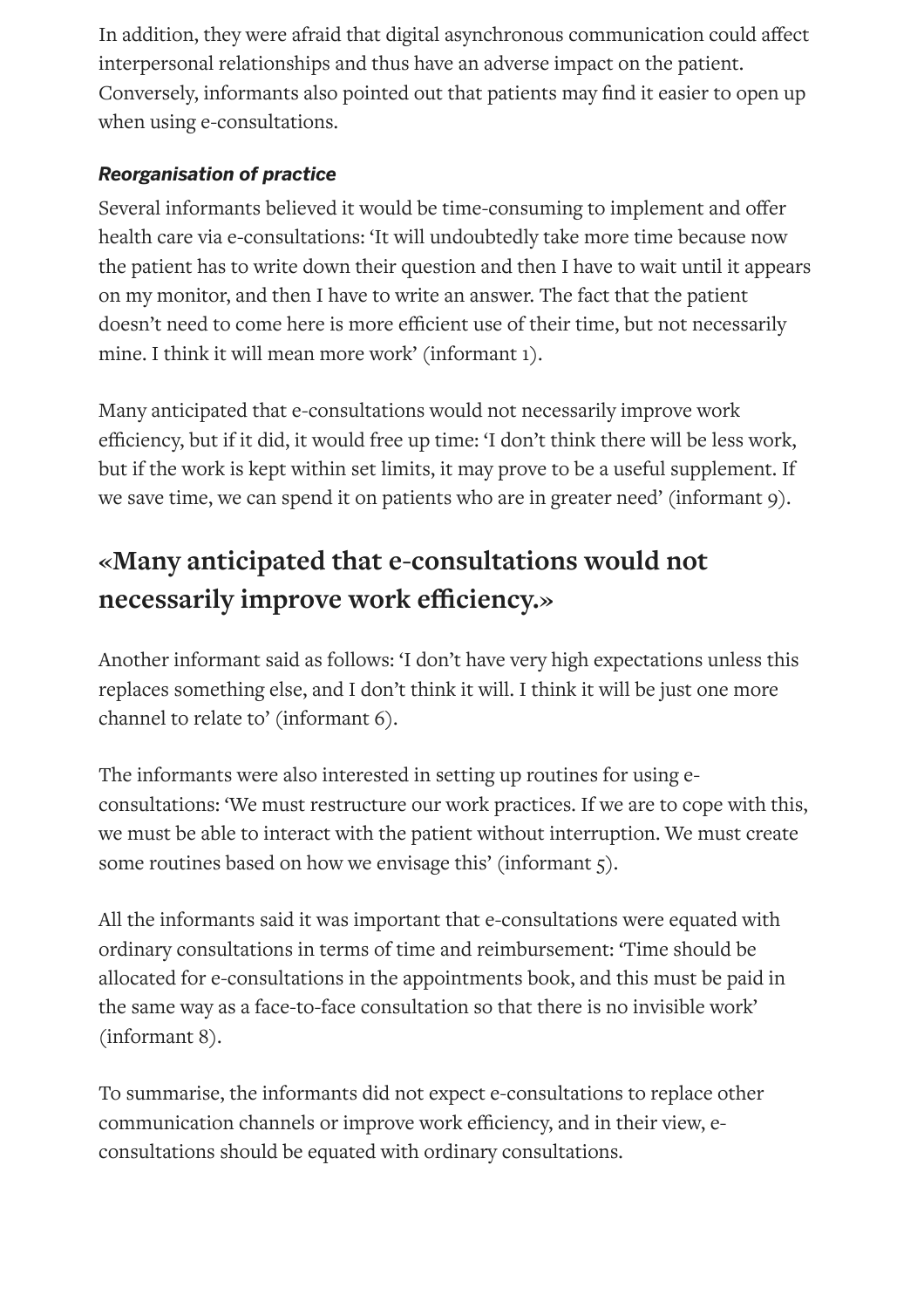## **Discussion**

#### *Factors expected to impact on e-consultations*

The informants pointed out several important preconditions for offering patients e-consultations: a well-established and stable treatment pathway, medication administered under prescription, and that the person concerned had the ability to carry out necessary self-observation. These factors show that patients' insight into their own illness and a clear understanding of health information increase the probability of using and deriving benefit from e-consultations (27).

When patients interact with their health professional digitally, they must observe, assess and explain symptoms to a greater extent than before. They must communicate changes to the health professionals and comprehend the information they receive in return, which requires both good language skills, and a reasonable capacity to understand health information (14, 21, 22).

# **«When patients interact with their health professional digitally, they must observe, assess and explain symptoms to a greater extent than before. »**

Previous research has also reported that patients should have a basic level of digital skills and technical competence, must be interested in digital services and have access to a computer or smartphone in order to log on to the patient portal (16).

Furthermore, health professionals must be confident that the patients have an adequate understanding of their own health situation, and that they share relevant information. A study in which patients with diabetes received instruction from health professionals via e-consultations found that it was crucial that the first meeting was face-to-face (23). In this way, an empathetic/productive relationship could be established, and together they could make an appropriate plan for successful digitally mediated interactions. Asynchronous e-consultations should therefore be used in a treatment context where the patient and the health professionals already know each other.

Another key finding in this study is the informants' concern that asynchronous econsultations may not offer a satisfactory standard of health care. This concern is particularly linked to the reduced opportunity to carry out clinical assessment and examinations, with the result that changes in the patient's condition and new symptoms are discovered later than in an ordinary consultation. This may imply that health professionals need additional skills when it comes to identifying the patient's symptoms and needs via asynchronous e-consultations (24).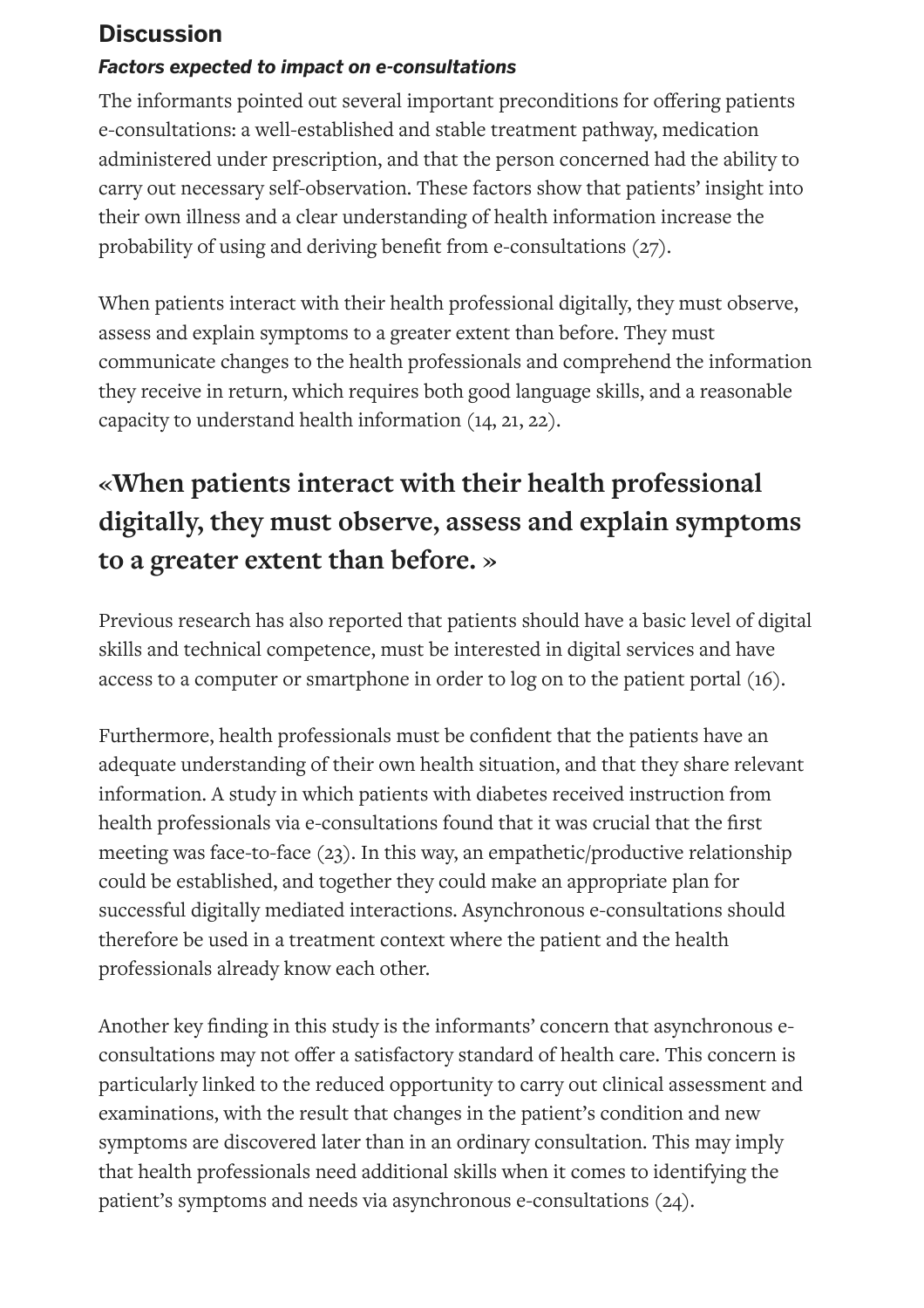The informants also highlighted the potential danger of misunderstandings since it would be more difficult to discover whether the patient had understood the information or not. Asynchronous, text-based e-consultations require patients to express themselves in writing. Research has shown that health professionals are careful about how they word things, and often adapt their language to avoid misunderstandings in e-consultations.

In addition, it is easier to discover if the patient has understood what has been said in face-to-face communication as opposed to written communication – and this factor is stressed as an important element of face-to-face consultation (17, 21, 24). Therefore, offering e-consultations based on patients' language skills, capacity to understand health information and motivation for engagement, may be crucial in ensuring a high professional standard in consultations and reducing the potential for misunderstandings.

The informants assumed that asynchronous e-consultations were a secure form of communication, where personal integrity and privacy were safeguarded, pointing out that the portal must be fast and easy to use in practice if it is to be at all useful. Earlier research stresses that digital services must be efficient and user-friendly, and that to achieve this, patients and health professionals should be involved in the development of such services  $(6, 15)$ .

# **«The informants assumed that asynchronous econsultations were a secure form of communication, where personal integrity and privacy were safeguarded.»**

The informants assumed that few patients would want to sign up for the service, because they believed that patients prefer direct communication with health professionals. This view is supported by research that shows that patients who do not use e-consultations say that they prefer face-to-face consultation and believe that e-consultations would change their relationship with health professionals (3, 25, 26). However, patients who have used digital services report greater satisfaction and are described as being more engaged in decision-making processes (22, 27).

The informants regarded the social and interpersonal interaction in face-to-face consultations as being of key importance in health care for the patient group in question. While some believed that patients would be more honest and address issues in an asynchronous e-consultation that they would not otherwise ask about, others were worried that the patients might feel more isolated because of losing the opportunity to share their experiences of their illness.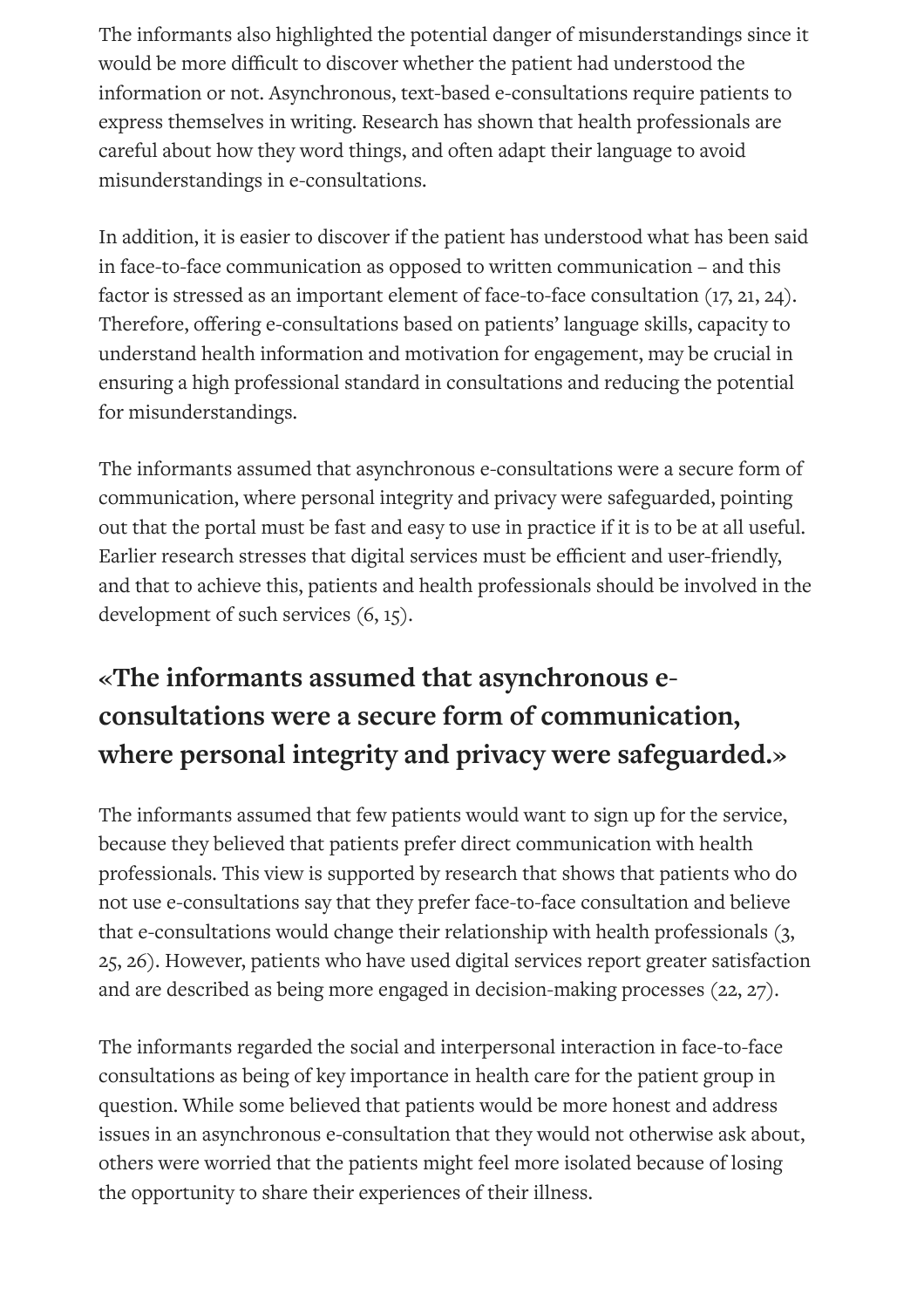The informants in the study expected that relationships with patients would change with the new service. This concurs with the expectations expressed by health professionals in a Finnish study on the implementation of a digital patient portal (10).

#### **The expected benefits of e-consultations**

The informants expected a restructuring of practice when asynchronous econsultations became available, and they were keen to maintain the important elements of a traditional consultation. They assumed that the text-based econsultations would increase their workload because patients will acquire yet another channel for contacting health professionals. A study in which health professionals expressed concern about the unintended consequences of using econsultations supports this view (28).

The informants were afraid that patients who used the new form of consultation would nevertheless be obliged to call the hospital unit to clear up misunderstandings in the exchange of messages, since not everything can be clarified digitally. McInnes et al. also express this concern (29).

In order to avoid additional work, the informants felt that users of a digital patient portal must have clear guidelines that are accepted by patients and health professionals alike. They considered it important that the work is kept within set limits in order to avoid a heavier workload (28).

Moreover, the informants were of the opinion that digitally mediated consultations must be equated with ordinary consultations, in terms of both time and reimbursement, and this is supported by another Norwegian study (26).

The informants were unable to identify any direct benefit of asynchronous econsultations for their own work, but believed, on the other hand, that it might benefit patients. They also believed that if it improved work efficiency, the time saved could be spent on patients who needed more follow-up. However, this view was expressed prior to the COVID-19 pandemic.

The need for digital solutions that do not require physical attendance is now strongly in focus since the potentialities and benefits of such solutions are seen very differently today. Many of the COVID-19 initiatives are based on synchronous video consultations and not asynchronous, text-based, procedure-steered communication. Experiences over the past year may have impacted on health professionals' expectations of whether patients will wish to use asynchronous econsultations or not.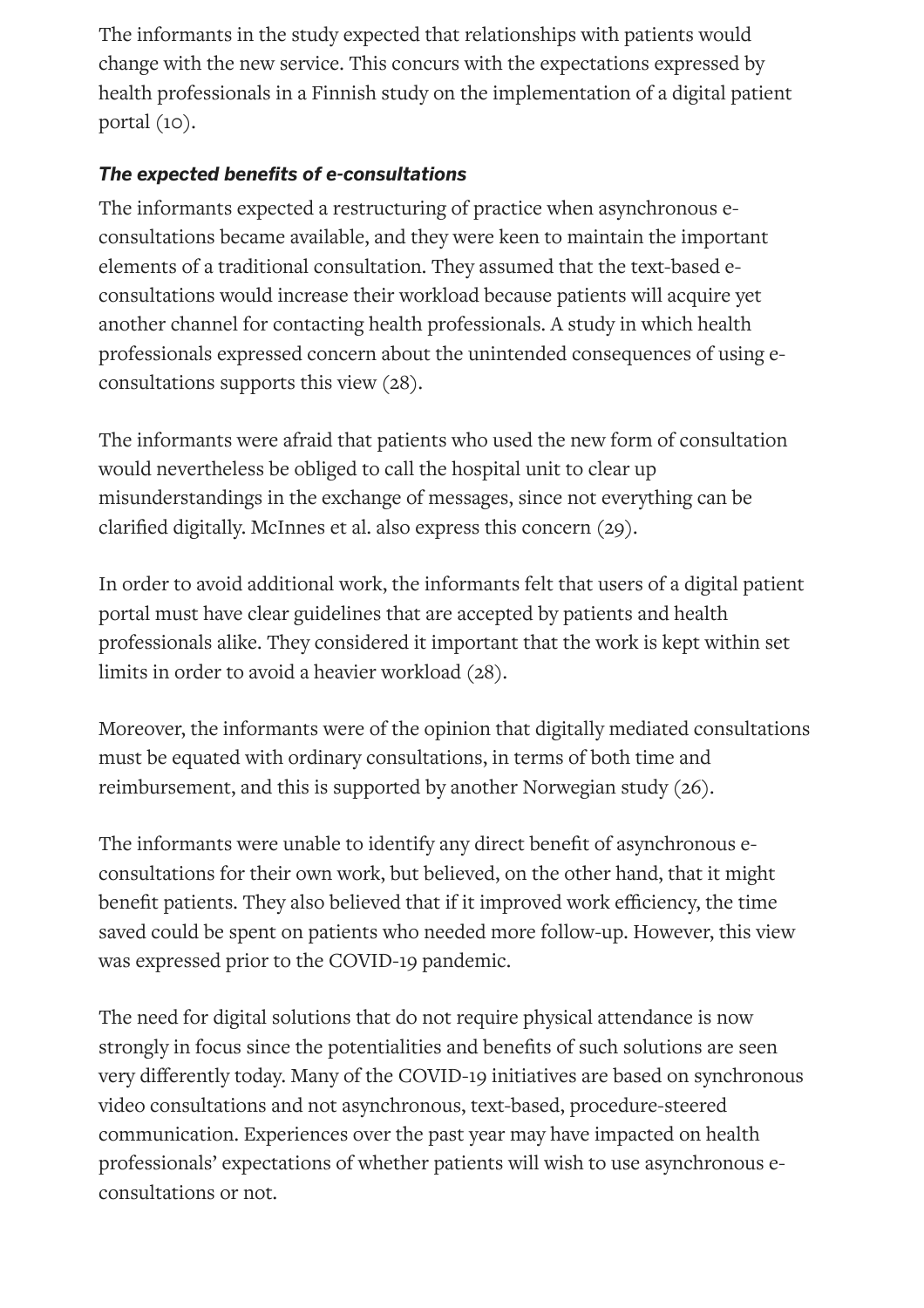#### *Limitations of the study*

The findings of this exploratory, qualitative study, such as reorganisation of practice and selection of patients, concur with earlier research. This strengthens the credibility of the study. The findings may therefore have some transferability to other outpatient clinics that intend to offer asynchronous e-consultations to patients with a chronic illness.

A weakness of the study is that the data were collected from only nine informants in one outpatient clinic. However, these informants were knowledgeable about the actual practice and represented RNs and doctors, which may strengthen the credibility of the study.

The first author carried out the interviews and transcriptions. Parts of the coding and analysis were performed in cooperation with the co-authors for quality assurance of the work. The empirical data was collected in autumn 2019. The experiences gained during the COVID-19 pandemic from spring 2020 may have affected the findings of the study, even though there is reason to believe that concerns about maintaining professional accountability and a satisfactory standard of health care would remain the same.

## **Conclusion**

The most important finding in this exploratory study is the informants' concern about whether asynchronous, text-based e-consultations safeguard professional accountability in health care. The informants pointed out that health literacy, careful selection of patients and reorganisation of practice were important components for successful use of text-based e-consultations where professional accountability is upheld.

More research on e-consultations and digital patient portals is needed to understand the complexity of their use, particularly in relation to different functionalities and methods that measure effects.

Moreover, the experiences of health professionals and patients in using econsultations are important for the further development and use of digital services, so that they satisfy requirements for patient safety and professional accountability in health care. At the same time, patients and health professionals must perceive them as useful and easy to use.

## **The study's contribution of new knowledge**

• Studies show that e-consultations and digital patient portals can be useful for patients since they get access to their own health information in a secure and simple way. Such access gives patients better insight into their own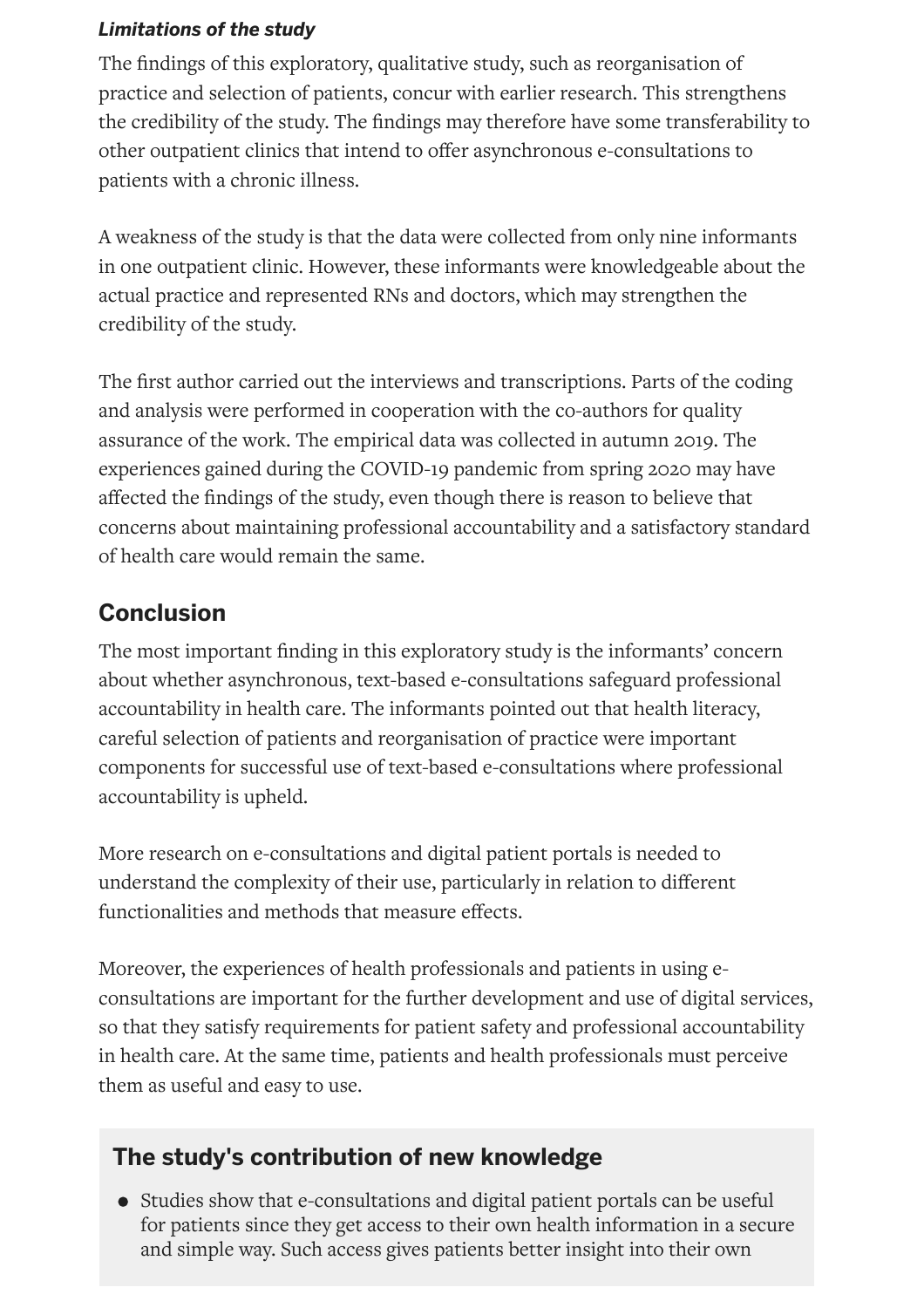health, and strengthens their health literacy and user participation in choice of treatment. Factors such as adequate training and the allocation of time for e-consultations are crucial if health professionals are to embrace them as useful.

- In this study, we interviewed health professionals about their expectations of using text-based e-consultations. The informants worked in a unit that planned to implement e-consultations for a specific patient group in a pilot project.
- The results support earlier research on health professionals' expectations of using text-based e-consultations. Meanwhile, the study adds fresh knowledge about health professionals' concerns about whether text-based econsultations can safeguard the requirement for professional accountability and a satisfactory standard of health care. This is useful in raising the awareness of health professionals who intend to use e-consultation as well as of those who develop and implement such digital services.

## **References**

1. Helse og omsorgsdepartementet. Strategi for å øke helsekompetansen i befolkningen 2019–2023. Oslo: Helse- og omsorgsdepartementet; 2019. Available at: [https://www.regjeringen.no/contentassets/97bb7d5c2dbf46be91c9df38a4c94183/stra](https://www.regjeringen.no/contentassets/97bb7d5c2dbf46be91c9df38a4c94183/strategi-helsekompetanse-uu.pdf) tegi-helsekompetanse-uu.pdf (downloaded 10.11.2020).

2. Meld. St. 9 (2012–2013). Én innbygger – én journal. Digitale tjenester i helseog omsorgssektoren. Oslo: Helse- og omsorgsdepartementet; 2012.

3. Anthony D, Campos-Castillo C, Lim P. Who isn't using patient portals and why? Evidence and implications from a national sample of US adults. Health Affairs. 2018;37(12):1948-54. DOI: 10.1377/hlthaff.2018.05117

4. O'Connor S, Hanlon P, O'Donnell CA, Garcia S, Glanville J, Mair FS. Understanding factors affecting patient and public engagement and recruitment to digital health interventions: a systematic review of qualitative studies. BMC Med Inform Decis Mak. 2016;16(1):120. DOI: [10.1186/s12911-016-0359-3](https://doi.org/10.1186/s12911-016-0359-3)

5. Lancaster K, Abuzour A, Khaira M, Mathers A, Chan A, Bui V, et al. The use and effects of electronic health tools for patient self-monitoring and reporting of outcomes following medication use: systematic review. J Med Internet Res. 2018;20(12):e294. DOI: [10.2196/jmir.9284](https://doi.org/10.2196/jmir.9284)

6. Huygens M, Vermeulen J, Swinkels I, Friele R, de Witte L. Expectations and needs of patients with a chronic disease toward self-management and eHealth for self-management purposes. BMC Health Serv Res. 2016;16(1):232. [DOI:](https://sykepleien.no/en/node/86348/pdf/%2010.1186/s12913-016-1484-5) [10.1186/s12913-016-1484-5](https://doi.org/10.1186/s12913-016-1484-5)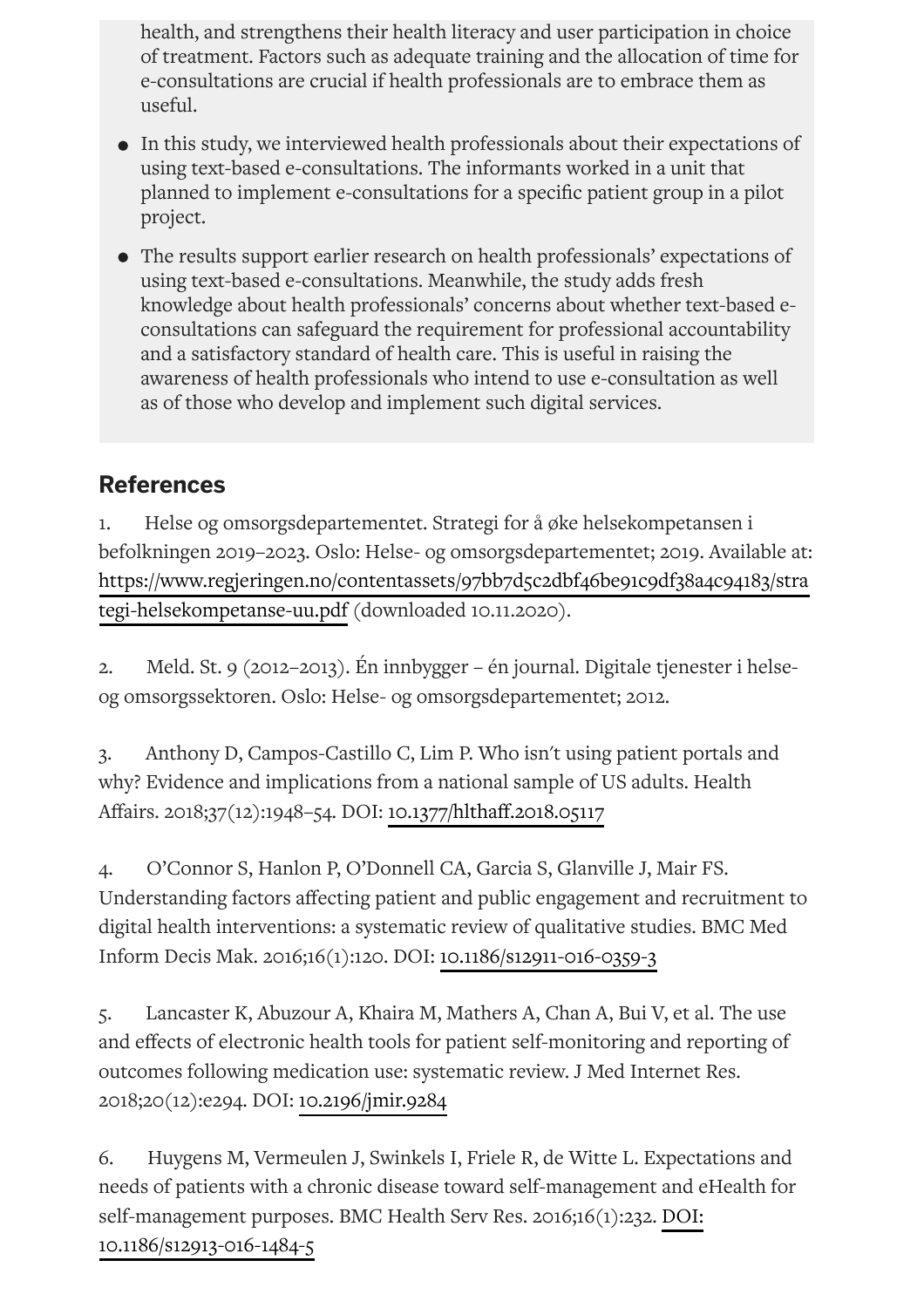7. Zanaboni P, Ngangue P, Mbemba GIC, Schopf TR, Bergmo TS, Gagnon MP. Methods to evaluate the effects of internet-based digital health interventions for citizens: systematic review of reviews. J Med Internet Res. 2018;20(6):e10202. DOI: [10.2196/10202](https://doi.org/10.2196/10202)

8. Helsedirektoratet, Direktoratet for e-helse. Rapport. E-konsultasjon – Helsedirektoratet og Direktoratet for e-helse. E-konsultasjon og triage hos fastlege 2019 [Internet]. Oslo: Helsedirektoratet, Direktoratet for e-helse; 01.11.2019 [updated 05.12.2019, cited 10.11.2020]. Available at: [https://www.helsedirektoratet.no/rapporter/e-konsultasjon-helsedirektoratet-og](https://www.helsedirektoratet.no/rapporter/e-konsultasjon-helsedirektoratet-og-direktoratet-for-e-helse)direktoratet-for-e-helse

9. Direktoratet for e-helse. Kraftig økning i bruk av digitale helsetjenester under koronakrisen [Internet]. Oslo: Direktoratet for e-helse; 30.11.2018 [updated 05.12.2019, cited 10.11.2020]. Available at: https://ehelse.no/aktuelt/korona-okt[bruk-av-digitale-helsetjenester-i-befolkningen](https://ehelse.no/aktuelt/korona-okt-bruk-av-digitale-helsetjenester-i-befolkningen)

10. Kujala S, Hörhammer I, Kaipio J, Heponiemi T. Health professionals' expectations of a national patient portal for self-management. Int J Med Inform 2018;117:82–7. [DOI:](https://sykepleien.no/en/node/86348/pdf/%2010.1016/j.ijmedinf.2018.06.005) [10.1016/j.ijmedinf.2018.06.005](https://doi.org/10.1016/j.ijmedinf.2018.06.005)

11. Verdens helseorganisasjon (WHO). Ottawa: WHO; 1986. Available at: https://www.who.int/teams/health-promotion/enhanced-wellbeing/first-globalconference (downloaded 10.11.2020).

12. Tulu B, Trudel J, Strong DM, Johnson SA, Sundaresan D, Garber L. Patient portals: an underused resource for improving patient engagement: an underused resource for improving patient engagement. Chest. 2016;149(1):272–7. [DOI:](https://sykepleien.no/en/node/86348/pdf/%2010.1378/chest.14-2559) [10.1378/chest.14-2559](https://doi.org/10.1378/chest.14-2559)

13. Hoogenbosch B, Postma J, De Man-Van Ginkel JM, Tiemessen NAM, Van Delden JJM, Van Os-Medendorp H. Use and the users of a patient portal: crosssectional study. J Med Internet Res. 2018;20(1):e262. DOI: [10.2196/jmir.9418](https://doi.org/10.2196/jmir.9418)

14. Javier SJ, Troszak LK, Shimada SL, McInnes DK, Ohl ME, Avoundjian T, et al. Racial and ethnic disparities in use of a personal health record by veterans living with HIV. J Am Med Inform Assoc. 2019;26(8–9):696–702. [DOI:](https://sykepleien.no/en/node/86348/pdf/%2010.1093/jamia/ocz024) [10.1093/jamia/ocz024](https://doi.org/10.1093/jamia/ocz024)

15. Otte-Trojel T, de Bont A, Rundall TG, van de Klundert J. What do we know about developing patient portals? A systematic literature review. J Am Med Inform Assoc. 2015;23(e1):e162–8. DOI: [10.1093/jamia/ocv114](https://doi.org/10.1093/jamia/ocv114)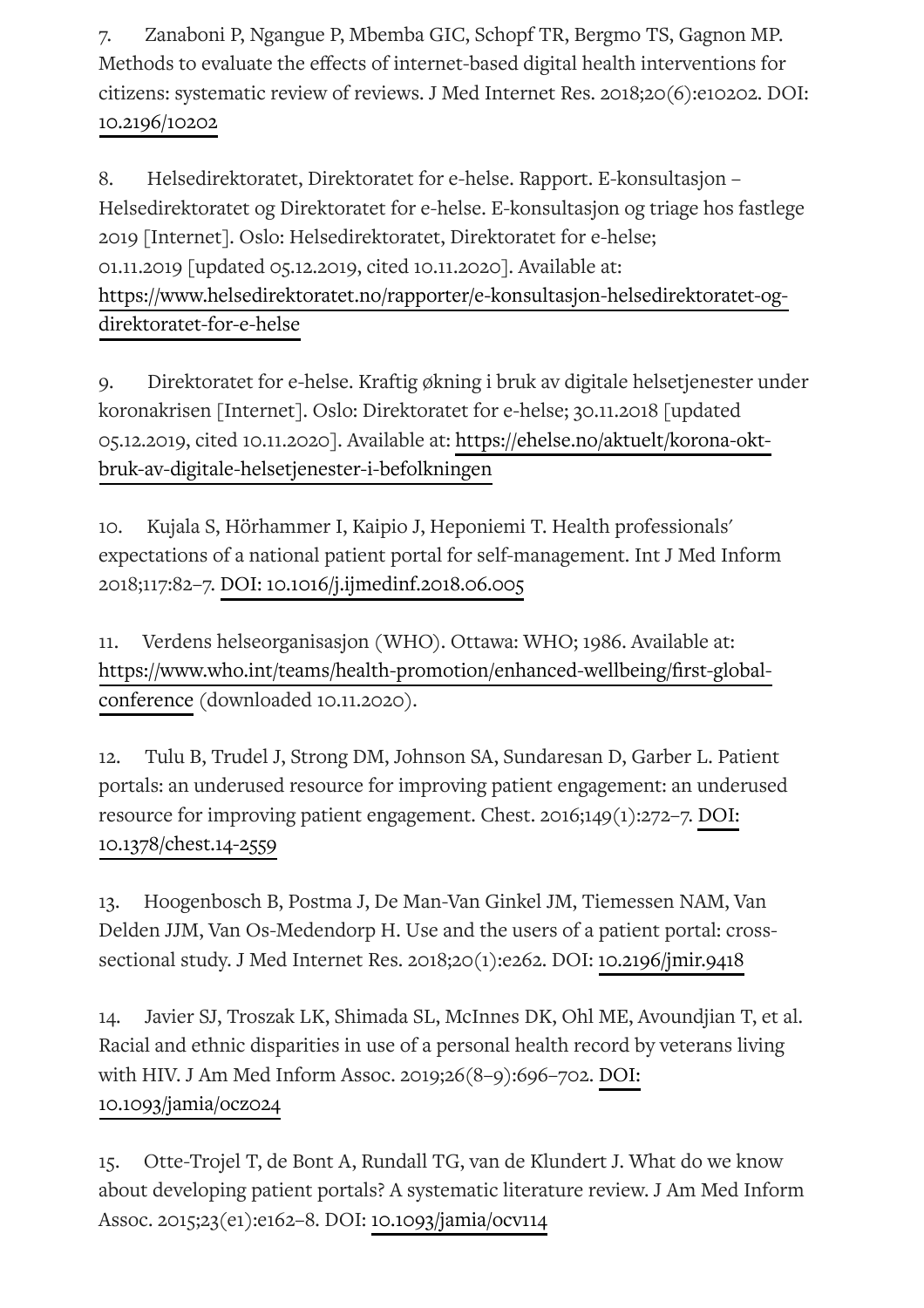16. Kooij L, Groen WG, van Harten WH. Barriers and facilitators affecting patient portal implementation from an organizational perspective: qualitative study. J Med Internet Res. 2018;20(5):e183. DOI: [10.2196/jmir.8989](https://doi.org/10.2196/jmir.8989)

17. Zhao JY, Song B, Anand E, Schwartz D, Panesar M, Jackson GP, et al. Barriers, facilitators, and solutions to optimal patient portal and personal health record use: a systematic review of the literature. AMIA Annu Symp Proc. 2018;2017:1913–22. Available at: <https://pubmed.ncbi.nlm.nih.gov/29854263/> (downloaded 10.11.2020).

18. Grünloh C, Myreteg G, Cajander Å, Rexhepi H. «Why do they need to check me?» Patient participation through eHealth and the doctor-patient relationship: qualitative study. J Med Internet Res. 2018;20(1):e11. DOI: [10.2196/jmir.8444](https://doi.org/10.2196/jmir.8444)

19. Sust PP, Solans O, Fajardo JC, Peralta MM, Rodenas P, Gabaldà J, et al. Turning the crisis into an opportunity: digital health strategies deployed during the COVID-19 outbreak. JMIR Public Health Surveil. 2020;6(2):e19106. DOI: [10.2196/19106](https://doi.org/10.2196/19106)

20. Braun V, Clarke V. Using thematic analysis in psychology. Qual Res Psychol. 2006;3(2):77–101. DOI: [10.1191/1478088706qp063oa](https://doi.org/10.1191/1478088706qp063oa)

21. Irizarry T, Dabbs AD, Curran CR. Patient portals and patient engagement: a state of the science review. J Med Internet Res. 2015;17(6):e148. DOI: [10.2196/jmir.4255](https://doi.org/10.2196/jmir.4255)

22. Kruse CS, Bolton K, Freriks G. The effect of patient portals on quality outcomes and its implications to meaningful use: a systematic review. J Med Internet Res. 2015;17(2):e44. DOI: [10.2196/jmir.3171](https://doi.org/10.2196/jmir.3171)

23. Brandt CJ, Søgaard GI, Clemensen J, Søndergaard J, Nielsen JB. Determinants of successful eHealth coaching for consumer lifestyle changes: qualitative interview study among health care professionals. J Med Internet Res. 2018;20(7):e237. DOI: [10.2196/jmir.9791](https://doi.org/10.2196/jmir.9791)

24. Das A, Faxvaag A, Svanæs D. The impact of an eHealth portal on health care professionals' interaction with patients: qualitative study. J Med Internet Res. 2015;17(11). DOI: [10.2196/jmir.4950](https://doi.org/10.2196/jmir.4950)

25. Zickmund S, Hess R, Bryce C, McTigue K, Olshansky E, Fitzgerald K, et al. Interest in the use of computerized patient portals: role of the provider–patient relationship. J Gen Intern Med. [2008;23\(supplement](https://doi.org/10.1007/s11606-007-0273-6) 1):20–6. DOI: 10.1007/s11606- 007-0273-6